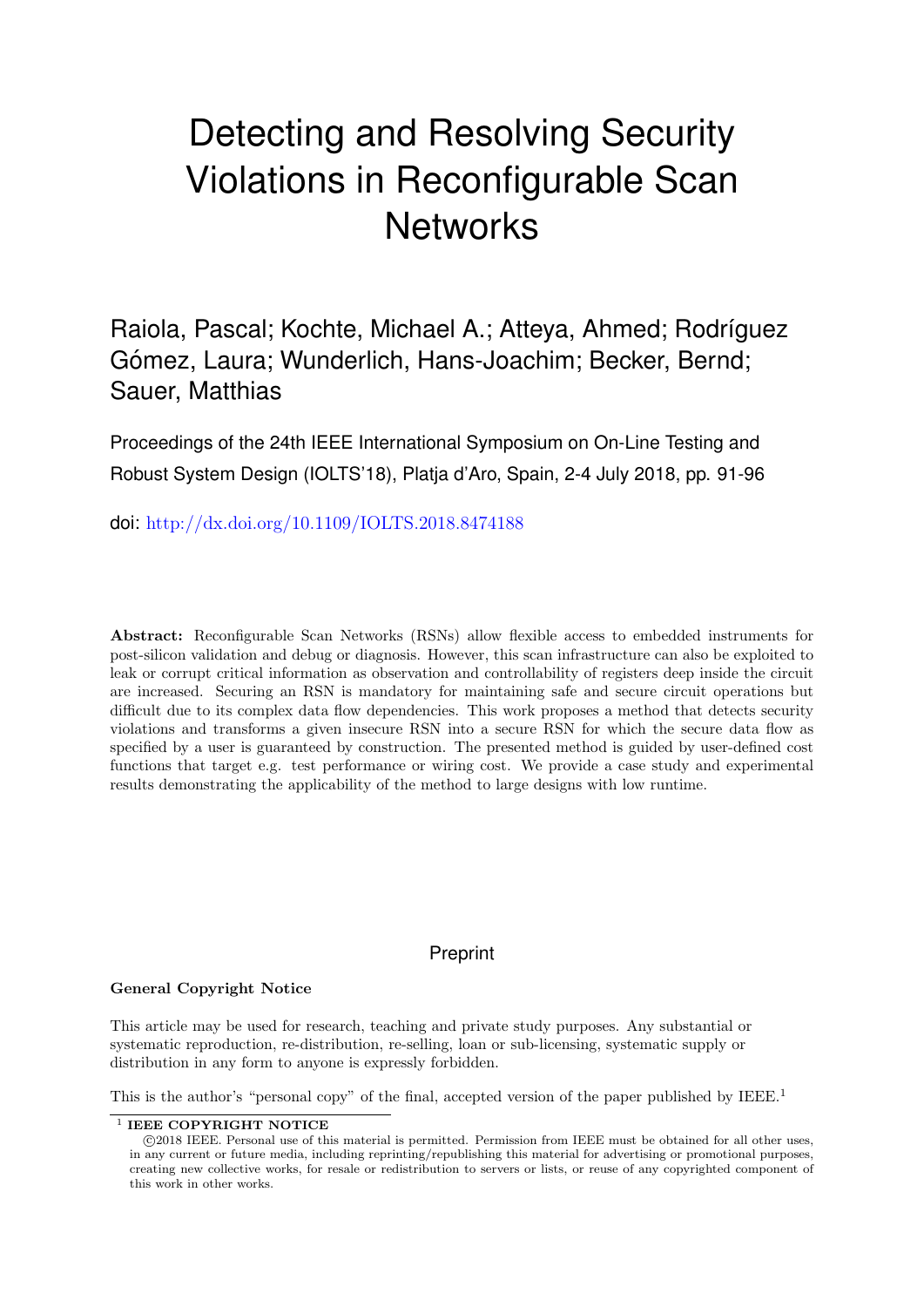## Detecting and Resolving Security Violations in Reconfigurable Scan Networks

Pascal Raiola<sup>\*</sup>, Michael A. Kochte<sup>‡</sup>, Ahmed Atteya<sup>‡</sup>, Laura Rodríguez Gómez<sup>‡</sup>,

Hans-Joachim Wunderlich<sup>‡</sup>, Bernd Becker<sup>\*</sup>, Matthias Sauer<sup>\*</sup>

<sup>∗</sup>University of Freiburg, Germany

‡ ITI, University of Stuttgart, Germany

*Abstract*—Reconfigurable Scan Networks (RSNs) allow flexible access to embedded instruments for post-silicon validation and debug or diagnosis. However, this scan infrastructure can also be exploited to leak or corrupt critical information as observation and controllability of registers deep inside the circuit are increased.

Securing an RSN is mandatory for maintaining safe and secure circuit operations but difficult due to its complex data flow dependencies.

This work proposes a method that detects security violations and transforms a given insecure RSN into a secure RSN for which the secure data flow as specified by a user is guaranteed by construction. The presented method is guided by user-defined cost functions that target e.g. test performance or wiring cost. We provide a case study and experimental results demonstrating the applicability of the method to large designs with low runtime.

*Keywords*—Reconfigurable Scan Network, Hardware Security, Data Flow, IEEE Std 1687

#### I. INTRODUCTION

Today's complex circuitry employs a great variety of onchip functional and non-functional instrumentation to facilitate e.g. on-chip diagnosis, post-silicon validation and bring-up, therefore allowing test/debug access to the circuit [1]. In order to cope with the complexity of connecting these instruments, reconfigurable scan networks *(RSNs)* as standardized by e.g. IEEE Std 1149.1-2013 or IEEE Std 1687-2014 are increasingly deployed in (industrial) designs. Such RSNs allow configuration and changes to the active scan path and hence provide flexible and scalable access to embedded instruments.

However, due to the flexibility and powerful observability and controllability properties of an RSN, security properties might be compromised. They need to be guaranteed in order to allow secure operations and prevent an attacker to use the infrastructure as a side channel to leak sensitive information [2], [3].

In this work, we present a method that detects security violations in a given RSN and structurally transforms a given (insecure) RSN into a *secure* RSN based on a user-given security specification [4]. The security specification in our model is provided by defining a trust category for each segment of an RSN to model its trustworthiness. Furthermore, for each segment a set of accepted trust categories to model its data sensitivity is given. Based on these user-specified information, paths that may leak or corrupt sensitive data by passing segments, which do not guarantee an adequate trustworthiness, are prohibited. Such insecure paths are identified by an efficient traversal algorithm over the RSN structure. In a second step, we gradually change the structure as well as the connectivity of the given RSN in order to structurally prevent every insecure scan path while still maintaining accessibility of the individual RSN segments. The proposed method is guided by a cost heuristic, that optimizes the resulting RSN with respect to different cost criteria like the overall access latency and thereby tries to keep the modifications as small as possible.

The applicability of the presented method is demonstrated by an experimental evaluation using standard RSN benchmarks. As

we will demonstrate, the computational runtime is in the order of a few seconds for all tested benchmarks. Additionally, we give example heuristics to guide the search toward different goals and report an analysis of these different heuristics.

The remainder of the paper is organized as follows: Section II summarizes the related work on securing RSNs. Section III gives the required background on the underlying model. The method to transform an insecure RSN into a secure RSN is explained in greater detail in Section IV. Section V provides the experimental results. Section VI concludes the paper.

#### II. RELATED WORK

The potential conflict between testability and security has been already addressed for conventional design-for-test infrastructures such as standard scan chains, e.g. in [5]–[7]. The data flow in conventional scan infrastructure is always static and thereby much less complex than in RSNs.

Security of reconfigurable scan infrastructure has been tackled in various works, with diverse approaches to defend against attacks. Approaches using authorization techniques were e.g. presented by the authors of [8], who proposed an authorization instrument for access management as well as by the authors of [9], [10], who introduced a technique where scan segments are skipped, unless a secret key is provided. Secure test wrappers are introduced e.g. by [11] and [12], where the technique from [11] functions without any hard-coded secrets in the design and in [12] flip-flops are reused to achieve little area overhead.

Various techniques to obfuscate the scan data have been introduced: E.g. inverters get inserted at unknown positions [13], the scan chain is partitioned into sub-chains and the access to the sub-chains is pseudo-randomized [14], obfuscation is achieved with the use of state-dependent flip-flops [15] and XOR-gate confusion is added [16]. The authors of [17] present a compaction approach, where due to on-chip test comparison the full test response is compacted to one bit without a loss in test quality or negative impact on diagnostic of modeled faults.

A sole alteration of sensitive data in a maybe even nondeterministic way might cause security issues. Therefore in this work the scan infrastructure must not allow any *insecure* data traversal over a scan path.

In [18], [19] a filter is introduced locally at the interface of the RSN (TAP), that only allows a precomputed set of secure scan-in access sequences. [20] introduces a filter, that monitors the security requirements online and can prevent forbidden accesses.

Security violations might occur for registers which are inseparable by scan path configuration, forcing a filter to make every such register pair inaccessible. In contrast the method presented in this paper re-designs the RSN, to include all scan registers in the scan infrastructure.

The use of e-fuses or a wafer saw to fully deactivate the scan path has been proposed e.g. in [21] and [22], making any in-field use of the scan infrastructure (e.g. built-in self-test) impossible and is therefore not considered in this work.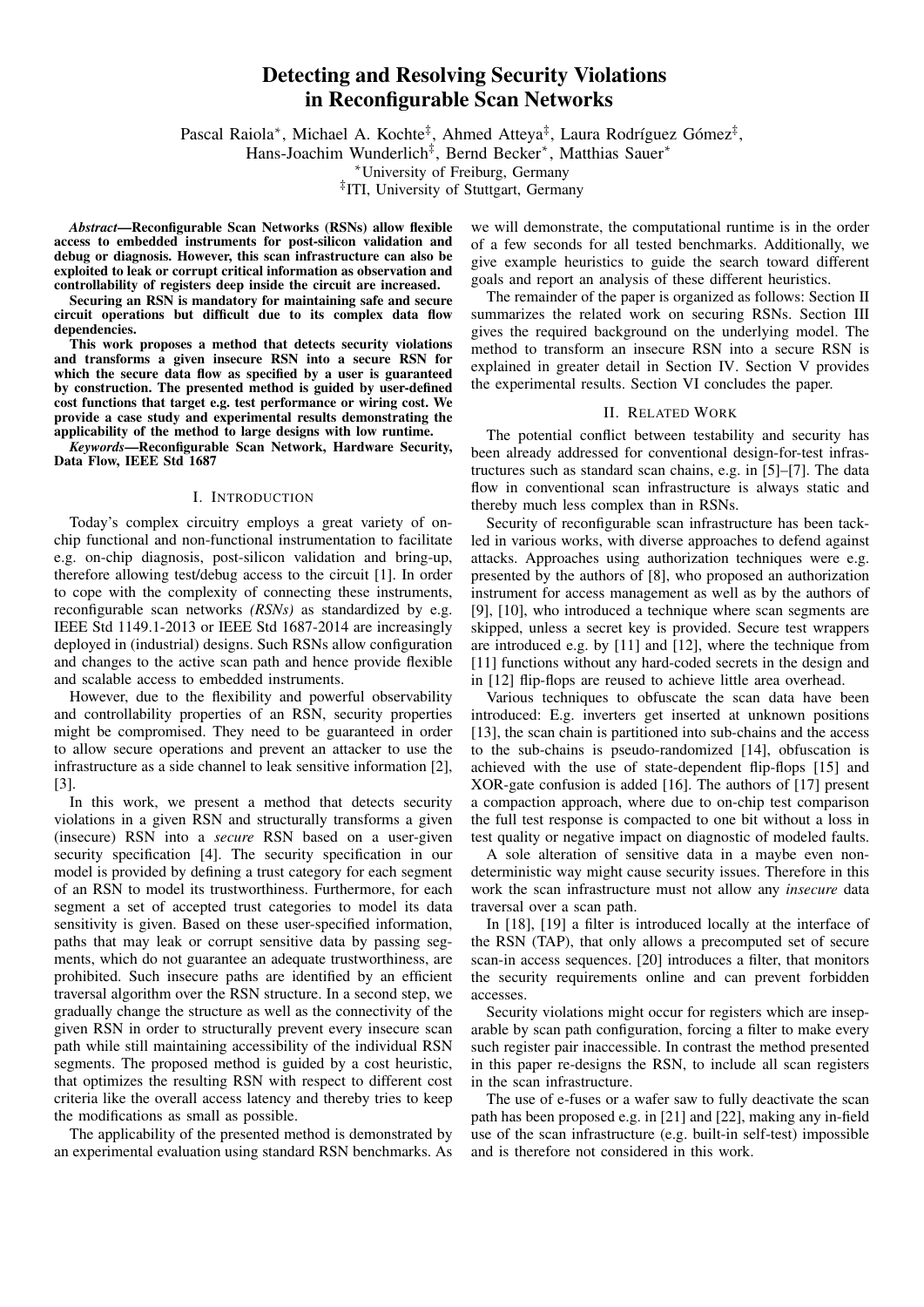

Fig. 1: Reconfigurable scan network with five scan segments  $(S_1 \text{ to } S_5)$ 

A formal description of data dependency in sequential circuits is introduced in [23], but did not consider any security aspects. We adapt the model introduced in [4] to specify access permissions and restrictions of an RSN.

To the best of our knowledge, the challenge of guaranteeing secure data flow in the design of reconfigurable scan infrastructure without the need to add complex control circuitry, yet still maintaining flexible in-field access, is only considered in this work.

#### III. UNDERLYING MODEL

#### *A. Reconfigurable Scan Network: Running Example*

We focus on reconfigurable scan networks (RSNs) as standardized by e.g. IEEE Std 1149.1-2013 or IEEE Std 1687- 2014. Figure 1 shows an example RSN consisting of five scan segments ( $S_1$  to  $S_5$ ) and two scan multiplexers  $M_1$  and  $M_2$ . Note that the scan segments contain a potentially large amount of scan register bits (5 and 11 respectively, in the running example RSN of Fig. 1).

In an RSN multiple active scan paths are configurable, the example of Figure 1 pictures the active scan path if both scan multiplexers are set to 1 (dashed line).

An RSN is equipped with three global signals *capture*, *shift* and *update*, which are controlled by the TAP controller and are exclusively active, enabling either the *capture-*, *shift-* or *updatephase*, respectively. In the capture phase, the scan registers are loaded with data from the underlying circuit, while during the shift phase, data is shifted through the segments' scan registers. In the update phase, data from the scan registers is loaded into the optional shadow registers.

#### *B. Security Threats*

In this work, two security threats are investigated as well as a countermeasure against both threats.

*1) Attack via untrusted Third-party IP:* Scan infrastructure is in general deeply weaved into the circuit, connecting instruments from different sources with each other by a common interface. Hence, shifting confidential data over a scan path involving an untrusted third-party module needs to be ruled out. Third party modules often need to be considered as untrusted, as their trustworthiness cannot be guaranteed.

In other words the security threat described above has to be taken into account, if the following holds:

- One scan segment S contains *sensitive data*.
- There is a scan path through S and an *untrusted* module.

In Chapter III-C, we will present a formal definition of *data sensitivity* and *trustworthiness* to allow the modeling of such threats.

*2) Using Scan Path Branches for a Side-Channel Attack:* The scan path in Figure 1 (dashed line) shows the data flow from the scan-in port over the scan segments to the scan-out port. The data stream not only follows this path, but additionally branches at each fan-out (cf. Figure 2, blue dashed lines). If  $S_2$  or  $S_4$  are inside a third-party module, it should be considered, that data on the scan path also enters the respective third-party module.



Fig. 2: Modules adjacent to the scan path access scan data via scan path branches.

Therefore even though a module is not part of the current scan path, it might still leak sensitive data e.g. via a side-channel attack, which is also taken into account by our security model.

*3) Proposed Method:* This work investigates the RSN for prohibited connections between scan segments and uses rewiring to structurally eliminate every such prohibited connection. It therefore serves as countermeasure for the security threats of both Chapter III-B1 and Chapter III-B2.

#### *C. Security Specification*

As already mentioned, we adapt the model introduced in [4] to specify access permissions and restrictions to instruments attached to scan segments in an RSN. Each scan segment S is denoted with a *trust category* T(S), characterizing the trustworthiness of the segment (or its surrounding core). Furthermore, for each segment a set of accepted trust categories  $AT(S)$  is given.  $AT(S)$  serves as a measure of data sensitivity, i.e. the category of secrecy or required protection of the data stored in or read from S. To fulfill data sensitivity issues, any active scan path through S must only traverse registers with a trust category in  $AT(S)$ . This allows for flexible specifications, where the trust categories can be e.g. linearly ordered or not ordered at all.

The assignment of all segments to their respective trust categories and confidentialities is referred to as *(data flow)*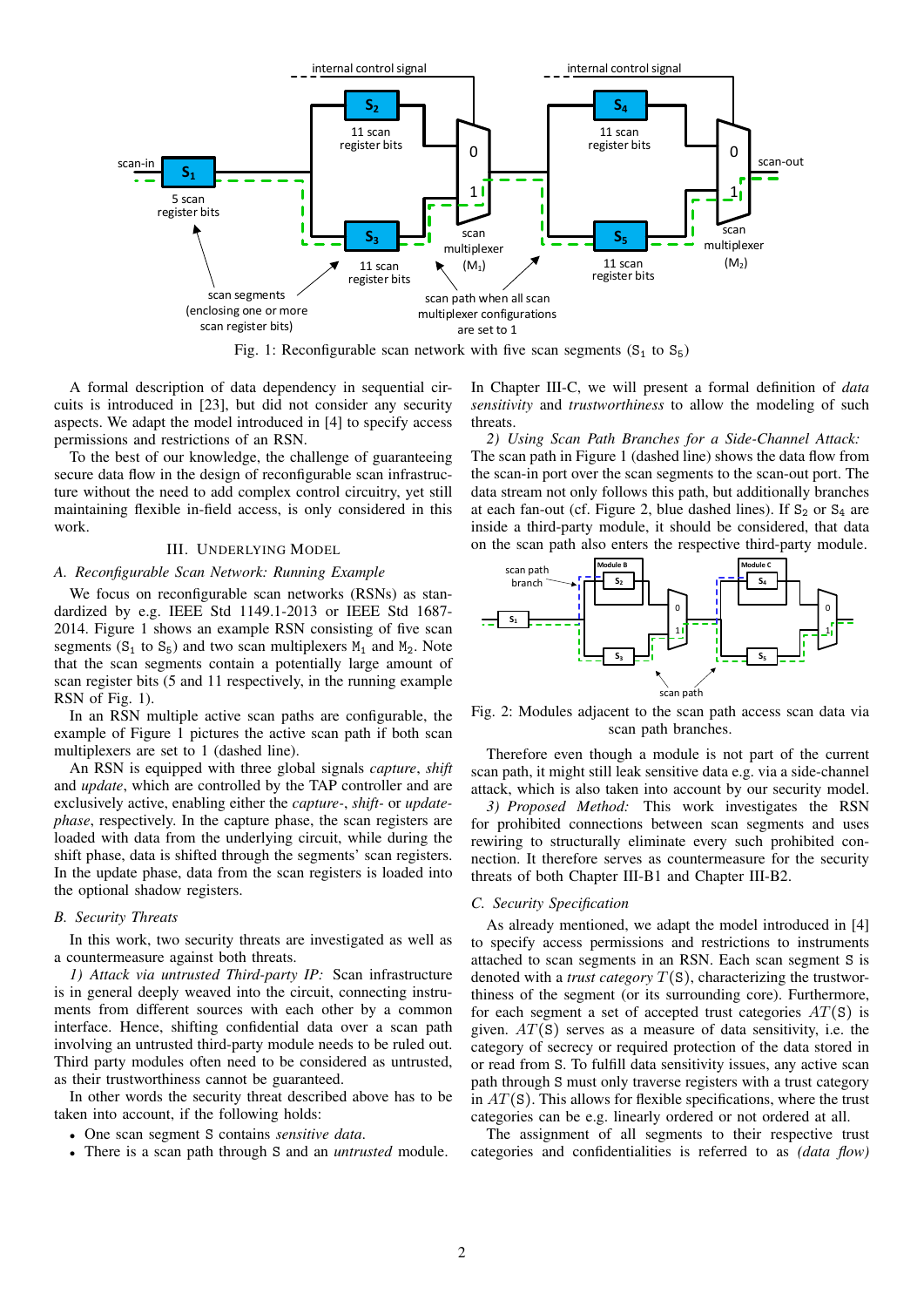*security specification*. The security specification is violated if there exists an active scan path over two segments  $S_x$  and  $S_y$ , where the trust category of one segment is not contained in the set of accepted trust categories of the other segment:

$$
T(S_x) \notin AT(S_y)
$$
 or  $T(S_y) \notin AT(S_x)$  (1)

In case of  $T(S_x) \notin AT(S_y)$  the low trustworthiness of  $S_x$  could be used to access confidential data mirrored by the scan segment  $S_y$  and vice-versa for  $T(S_y) \notin AT(S_x)$ .

If an RSN comprises no such violation, it is called *(data flow) secure*. The data flow security specification of the running example RSN (cf. Figure 1) is shown in Table I:

| Scan Segment(s) | Trust $(T)$ | Accepted Trust $(AT)$ |
|-----------------|-------------|-----------------------|
| $S_1, S_3, S_4$ |             | $\{a,b,c\}$           |
| $S_2$           |             | $\{a,b\}$             |
| $S_{5}$         |             | $\{a,c\}$             |

TABLE I: Security specification of the example RSN

Note that trust category a (of segments  $S_1$ ,  $S_3$ ,  $S_4$ ) is contained in every set of accepted trust categories (last column). Consequently, data from and toward every scan segment is allowed to be shifted through scan segments of trust category a; thus, segments of trust category  $a$ , are accepted as trustworthy by each segment/module. In contrast, scan segments  $S_2$  and  $S_5$ are e.g. placed inside different third party IP modules and are hence annotated with trust categories, that are not universally accepted as trustworthy.

It can also be seen that data of scan segments with accepted trust set  $\{a, b, c\}$  can be shifted through scan segments of any trust category, as every trust category is contained in the set. Therefore such scan segments do not mirror data, which is too confidential for other modules. Especially for large RSNs, it is in general not straightforward to state whether an RSN is secure.

Note that the given RSN is not secure, as segments  $S_2$ and  $S<sub>5</sub>$  may exchange data, which violates the given security specification. In general, efficiently detecting such security violations is non-trivial as it requires an in-depth analysis of the RSN structure and its security specification, as presented in the following Chapter IV-A.

#### IV. DETECTION AND CORRECTION

An overview of the proposed method is provided in Figure 3. At first a structural analysis is performed to find security violations in the existing RSN structure (cf. Subchapter IV-A). A security violation  $-$  if existent  $-$  is selected and multiple change candidates to resolve the security violation are investigated (cf. Subchapter IV-B), utilizing a cost function, that aims at specific design goals (cf. Subchapter IV-C). The change candidate that led to the lowest cost will be applied.

As long as a security violation is found, the above described steps for the corresponding insecure path are executed.

#### *A. Analysis for Security Violations*

This work uses a structural analysis of the RSN for an efficient check of the security specification. To do so, we annotate each scan segment S additionally with the *unified trust*  $\overrightarrow{UT}$  and the *common accepted trust*  $\overrightarrow{CAT}$ :

- $\overrightarrow{UT(S)}$  is the union of the trust category of S with the trust
	- categories of all predecessors. •  $\overline{CAT(S)}$  describes the intersection of  $AT(S)$  (the set of *accepted trust categories of* S*) with the* AT*-sets of all predecessors of* S*.*



Fig. 3: Flow of proposed method.

The respective values of all scan segments of the example RSN (cf. Figure 1) are given in Table II:

| Scan Segment(s)  |                  | $_{CAT}$    |
|------------------|------------------|-------------|
| S <sub>1</sub>   | $\boldsymbol{a}$ | a, b, c     |
| $S_2$            | a.               | [a, b]      |
| $S_3$            | a <sub>1</sub>   | $\{a,b,c\}$ |
| $\mathrm{S}_4$   | $\{a,b\}$        | a,b         |
| $\mathtt{S}_{5}$ | $\{a,b,c\}$      | a ¦         |

TABLE II: Derived security values of the example RSN

Both  $\overrightarrow{UT}$  and  $\overrightarrow{CAT}$  can be iteratively calculated in a preprocessing step, by traversing through the the RSN in topological order. In the example RSN, the values for the scan segment  $S_5$ were calculated as follows:

$$
\overrightarrow{UT(S_5)} = T(S_5) \cup \overrightarrow{UT(S_2)} \cup \overrightarrow{UT(S_3)}
$$
 (2)

$$
\overrightarrow{CAT(S_5)} = AT(S_5) \cap \overrightarrow{CAT(S_2)} \cap \overrightarrow{CAT(S_3)}
$$
 (3)

After this preprocessing, (data flow) security violations can be locally detected for each scan segment: The target is to find a violation, i.e. an insecure path from a (predecessor) scan segment  $S_{Pr}$  to a (successor) scan segment  $S_{Su}$ . Thus, as displayed in Formula 1, either the trust category of  $S_{Pr}$ conflicts with  $S_{Su}$ 's accepted trust –  $T(S_{Pr}) \notin AT(S_{Su})$  – or the trust category of  $S_{Su}$  conflicts with  $S_{Pr}$ 's accepted trust –  $T(S_{Su}) \notin AT(S_{Pr}).$ 

• Instead of checking  $T(S_{Pr}) \notin AT(S_{S_u})$  for each pair of scan segments, it should be noted, that the union  $UT(S_{\mathcal{S}_u})$ contains  $T(\mathbf{S}_{Pr})$ . Therefore it is possible to instead *locally* check

$$
\overrightarrow{UT(\mathbf{S}_{Su})} \notin AT(\mathbf{S}_{Su})
$$
\n(4)

for each scan segment  $S_{S_u}$ .

• Similarly, if  $T(S_{Su}) \notin AT(S_{Pr})$ , then  $T(S_{Su})$  is also not contained in the intersection  $CAT(S_{Su})$ . Thus, instead of checking  $T(S_{S_u}) \notin AT(S_{Pr})$  for each scan segment pair, the following property can be *locally* checked:

$$
T(S_{Su}) \notin \overrightarrow{CAT(S_{Su})}
$$
 (5)

The possibility to locally test for security violations of potentially distant scan segments is summarized in the following lemma:

*Lemma 1:* In every security violation is one scan segment S involved, for which  $\overline{UT(S)} \notin AT(S)$  or  $T(S) \notin \overline{CAT(S)}$  holds.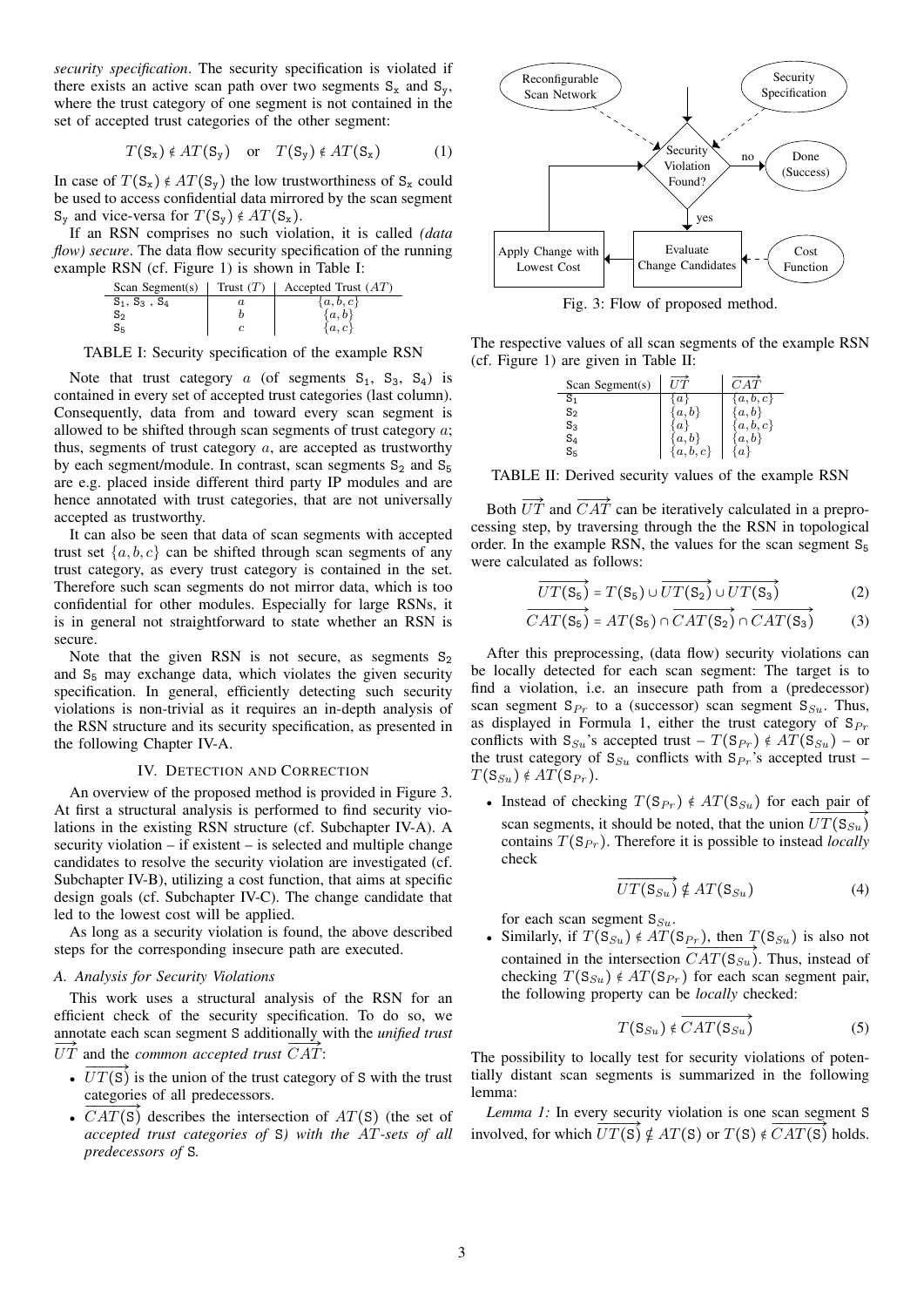If by utilizing Lemma 1, a security violation is found for a scan segment, a backward traversal identifies a violating predecessor over an insecure path. In Tables I and II it can be seen, that  $UT(S_5) \notin AT(S_5)$  as well as  $T(S_5) \notin CAT(S_5)$ holds, which both imply a security violation. By investigating one of these implications further, a backward traversal leads to the predecessor  $S_2$ . Hence, it must be prohibited, to shift data from  $S_2$  into  $S_5$ . Otherwise the low trustworthiness of one scan segment could be used to access confidential data mirrored by the other scan segment.

#### *B. Candidates to Resolve the Security Violation*

Once a security violation has been identified, we modify the RSN structure in a way that the insecure data path does no longer exist. In order to do so, multiple resolve options are investigated for every pair of *directly* connected  $(\rightarrow)$  segments on the insecure scan path.

In the example RSN (cf. Figure 1),  $S_2$  and  $S_5$  were found to cause a security violation over the path  $S_2 \rightarrow M_1 \rightarrow S_5$ . The resolve options are then investigated once for a cut at  $S_2 \mapsto M_1$ and once for a cut at  $M_1 \rightarrow S_5$ .

In general, for a pair of *directly* connected segments  $S_x$  and  $S_{y}$ , at first the connection  $S_{x} \rightarrow S_{y}$  is cut. Then, to prevent unconnected scan segments, the method structurally searches the RSN to find potential new successor segments of  $S_x$  (called  $Succ_{pot}(S_x)$  and potential new predecessor segments of  $S_y$ (called  $Pred_{pot}(S_v)$ ), respectively.

The search for  $Succ_{pot}(S_x)$  starts at  $S_x$  and branches, whenever a fan-out is traversed. Scan segments that cause a security violation with  $S_x$  are skipped. A search branch terminates as soon as a scan segment is reached, that does not cause a security violation with  $S_x$ . If a search branch reaches the scan-out port, the scan-out is added to  $Succ_{pot}(S_x)$ . Thus  $Succ_{pot}(S_x)$  is not empty, as each search branch reaches a segment that will be contained in  $Succ_{pot}(S_x)$ .

 $Pred_{pot}(S_v)$  is computed analogously but branches at every multiplexer instead of every fan-out and proceeds in the direction of the scan-in port.

In the example RSN (cf. Figure 1), the above described search was executed once for a cut at  $S_2 \rightarrow M_1$  and once for a cut at  $M_1 \rightarrow S_5$ . The latter is displayed in Figure 4:



Fig. 4: Potential new predecessors of  $S<sub>5</sub>$  and potential new successors of  $M_1$  are chosen by traversing through the RSN.

As shown in Figure 4, the following sets are created for a cut at  $M_1$  and  $S_5$ :

$$
Succ_{pot}(S_2) = \{M_1 \mapsto S_4, M_1 \mapsto scan-out\}
$$
  

$$
Pred_{pot}(S_5) = \{S_1 \mapsto S_5, S_3 \mapsto S_5\}
$$

Then all change candidates are generated. Every change candidate C is of the form  $C = C_1 \cup C_2$ , where  $C_1$  consists of either one or all elements of  $Succ_{pot}(S_x)$  and similar for  $C_2$ . For the example RSN:

 $C_1 \in \{ \{M_1 \mapsto S_4\}, \{M_1 \mapsto scan-out\}, \{M_1 \mapsto S_4, M_1 \mapsto scan-out\} \}$  $\mathcal{C}_2 \in \{ \{S_1 \mapsto S_5\}, \{S_3 \mapsto S_5\}, \{S_1 \mapsto S_5, S_3 \mapsto S_5\} \}$ 

In order to avoid a combinational explosion of possibilities, we do not employ every subset of  $Succ_{pot}(S_x)$  and  $Pred_{pot}(S_y)$ and additionally limit the number of change candidates per security violation to 256. By this method every scan segment is guaranteed to remain in the scan network, and therefore the full scan accessibility is preserved.

Each change candidate  $\mathcal C$  is then checked by temporarily applying all of its connections, evaluating the changed RSN using a cost function (cf. Chapter IV-C). At last, the change candidate with the lowest cost will be irreversibly applied.

After the application of the change candidate with the lowest cost, the security violation is not necessarily completely resolved yet. In case a security violation is caused by two scan segments that are connected via multiple paths, multiple cuts have to be executed to resolve the security violation. To do so, the method structurally finds another insecure path for the same security violation and the method computes new candidates to resolve this security violation.

#### *C. Evaluating the RSN with a Cost Function*

The proposed method supports so-called cost functions to assign any RSN a specific cost, tuning the RSN transformation process toward specific (design) targets, e.g. wiring cost, placement & routing optimization or access latency. We introduce two exemplary cost functions:

- 1)  $cost_{al}$ : Determining the shortest structural *access latency* for each scan segment S, where the access latency is measured in traversed scan register bits from the scanin port over S to the scan-out port. The cost is then the average over all scan segments. In the original RSN (cf. Figure 1), every scan path traverses  $5 + 11 + 11 = 27$  scan register bits, thereby the cost is 27.
- 2)  $cost_{con}$ : Each pair of scan segments is called *closely* connected, if they are connected without any other scan register in between. The original RSN has 6 *close* connections:  $S_1 \rightarrow S_2$ ,  $S_1 \rightarrow S_3$ ,  $S_2 \rightarrow S_4$ ,  $S_2 \rightarrow S_5$ ,  $S_3 \rightarrow S_4$  and  $S_3 \rightarrow S_5$ . The cost is then the amount of *close* connection changes compared to the original RSN; naturally, the cost of the original RSN is 0.

In the proposed method, every change candidate is evaluated with the chosen cost function. The change candidate that led to the lowest cost is applied. For the example RSN, the use of  $cost_{al}$  leads to the RSN depicted in Figure 5:



Fig. 5: Secure RSN after execution of the proposed method, utilizing the cost function  $cost_{al}$ .

In the above RSN the shortest scan path over a scan segment traverses on average only 18.2 scan register bits.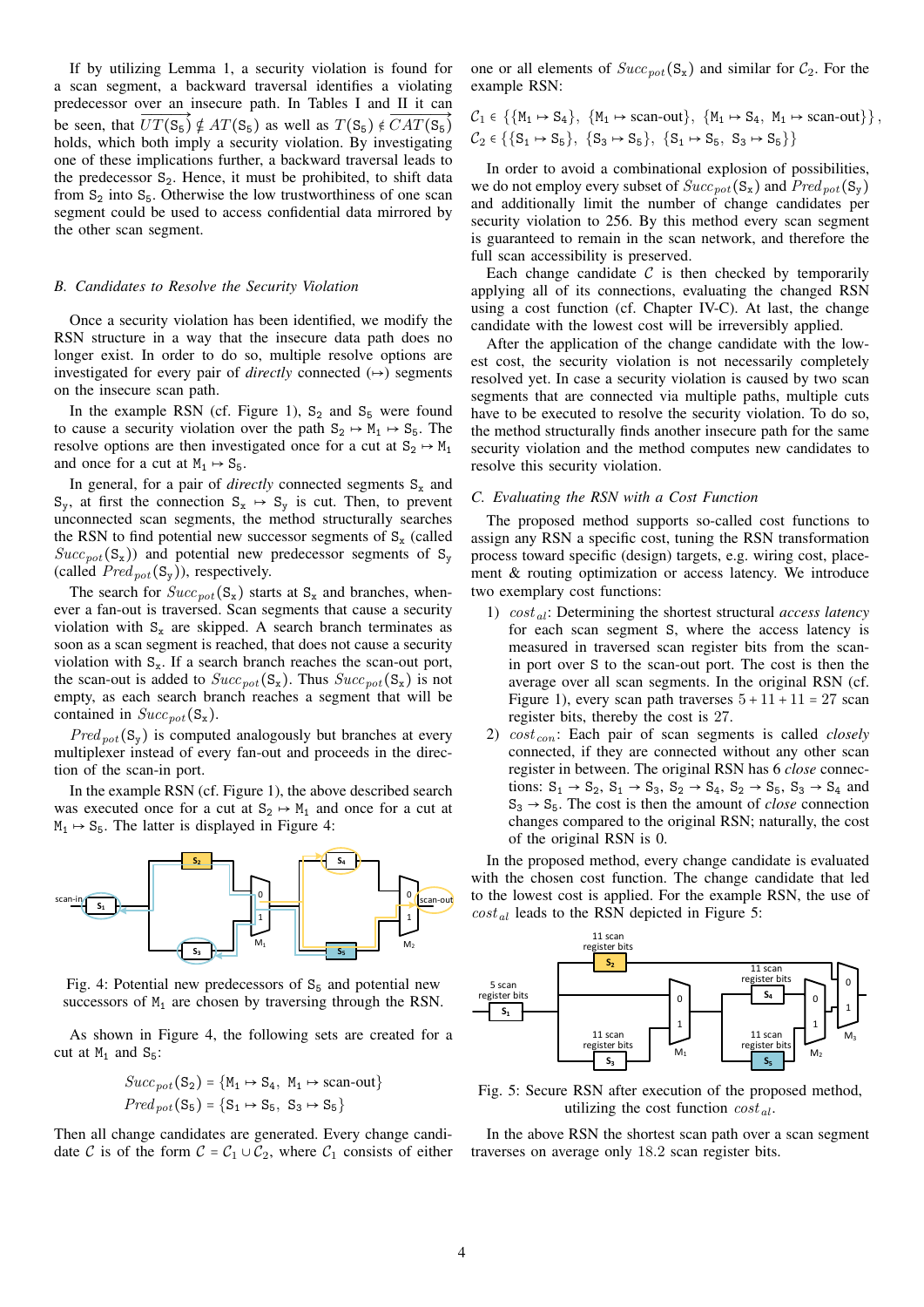If instead of  $cost_{al}$  the cost function  $cost_{con}$  is utilized, the change would result in the RSN of Figure 6:



Fig. 6: Secure RSN after execution of the proposed method, utilizing the cost function  $cost_{con}$ . The removed *close* connection is marked with a dashed line.

The cost of the new RSN is then 1, as the *close* connection between S<sub>2</sub> and S<sub>5</sub> is removed and no new *close* scan segment connections have been created. It can be seen that even for only one design change the choice of the cost function potentially has a big impact on the RSN design.

The proposed method can be flexibly extended by additional structural cost functions such as counting the number of multiplexers or connections between RSN regions. Additionally, we can easily integrate load-profile dependent cost functions such as minimizing the number of cycles needed to apply a given sequence of RSN operations.

After the application of the change,  $\overrightarrow{UT}$  and  $\overrightarrow{CAT}$  are recomputed, by traversing from every scan segment of a changed connection through the RSN and applying Equations 2 and 3 (cf. Chapter IV-A) until a fixed point is reached.

As soon as the security violation is resolved, the proposed method looks for further un-resolved security violations. If another security violation is found, the above described steps for the corresponding insecure path are executed.

#### *D. Termination, Soundness & Completeness*

The method terminates, as the number of possible security violations is finite and each violation is resolved with a finite number of changes, e.g. the cutting of each insecure path for a security violation over multiple paths. The proposed method changes the RSN without causing new security violations, because it only connects segments, that were already connected before via other segments.

For soundness, note that the method terminates with a resulting RSN that does not contain any security violation. Furthermore Lemma 1 (cf. Chapter IV-A) shows that any security violation can be found by locally checking Formulas 4 and 5.

The method is complete, because the simple RSN, where all scan segments are connected in parallel is secure and always reachable, i.e. the method finds a transformation that leads towards that simple RSN. It should be noted, that this simple RSN is more of theoretical nature. In general the proposed method will return a much more feasible RSN.

#### V. EXPERIMENTAL EVALUATION

#### *A. Experimental Setup*

The presented methods have been validated and evaluated using the benchmarks introduced by BASTION in [24] which have 10 to 8,485 scan segments. The benchmark set consists of all 17 acyclic benchmarks for which an ICL source file exists.

The algorithm introduced in the previous sections has been implemented on top of the tool *eda1687* [25]. All experiments are conducted on a single core of an Intel Xeon CPU running at 3.3 GHz.

In real world applications the security specification of the scan segments would be individually specified based on the sensitivity and confidentiality of the various employed instruments. In order to allow a thorough evaluation of the characteristics of the presented method on a wide set of benchmarks, we randomly generated the security specification for each benchmark. We distributed three categories of trust and up to seven categories of confidentiality such that a (pessimistic) number of security violations (cf. Table III) occurs.

#### *B. Experimental Results*

Table III shows the experimental results for the proposed method utilizing the cost functions  $cost_{con}$  and  $cost_{al}$  (cf. Chapter IV-C).

In the first column the benchmark names are listed. Columns two to four enlist size information on the corresponding benchmark, namely the total number of scan segments, the total number of scan register bits and the total number of scan multiplexers, respectively. While the total number of scan segments and scan register bits is constant throughout the transformation, the number of scan multiplexers might rise, as scan segments that were in series might be redesigned in parallel. In the fifth column we list the number of scan segments, which cause a security violation with another scan segment in the original RSN; it can be seen that due to the randomized security specification 16.67% (*SoC\_DAP\_3D*) to 40.61% (*p34392*) of the scan segments cause a security violation with a predecessor.

For each cost function the proposed method was applied on each benchmark; the last 8 columns show information on the runs for  $cost_{con}$  and  $cost_{al}$ , respectively. As described in Chapter IV-B, for each security violation multiple change candidates are evaluated and only the change candidate with the lowest cost is applied. Table III shows both the total number of (evaluated) change candidates and the total number of then applied changes. For the benchmarks *SoC\_DAP\_3D* and *MultiCoreAL* only one change needs to be applied to retrieve a secure RSN, therefore only a comparably small amount of changes (4 and 48, respectively) needs to be evaluated. Note that even though only two changes were applied to some benchmark RSNs, up to 681 candidates (*Mingle* with  $cost_{con}$ ) were evaluated for these benchmarks. For the largest benchmark *FlexScan*, the method created and investigated over 2,000,000 change candidates out of which around 3,000 were applied for  $cost_{con}$  and around 2,200 were applied for  $cost_{al}$  to get a secure RSN. Note that the number of applied changes is not identical to the number of security violations as an applied change may resolve multiple security violations. At the same time resolving a security violation may require multiple applied changes.

The Columns *Final Cost* list the cost of the transformed RSN, namely the number of changed *close* connections for the run with  $cost_{con}$ . For the run with  $cost_{al}$  *Final Cost* lists the average shortest access latency, which is on average reduced by 31% compared to the original insecure RSN. Thus, the algorithm was able to reduce the access latency, in addition to securing the RSN. Lastly, the runtime of the proposed method is presented (in seconds). The efficiency of the proposed method is shown, as the complete transformation method runs within a few seconds. It is also seen that the scoring function  $cost_{al}$ , that requires a global analysis of the RSN structure, takes up more runtime due to its higher complexity, but still remains below 40 seconds, even for the largest benchmark.